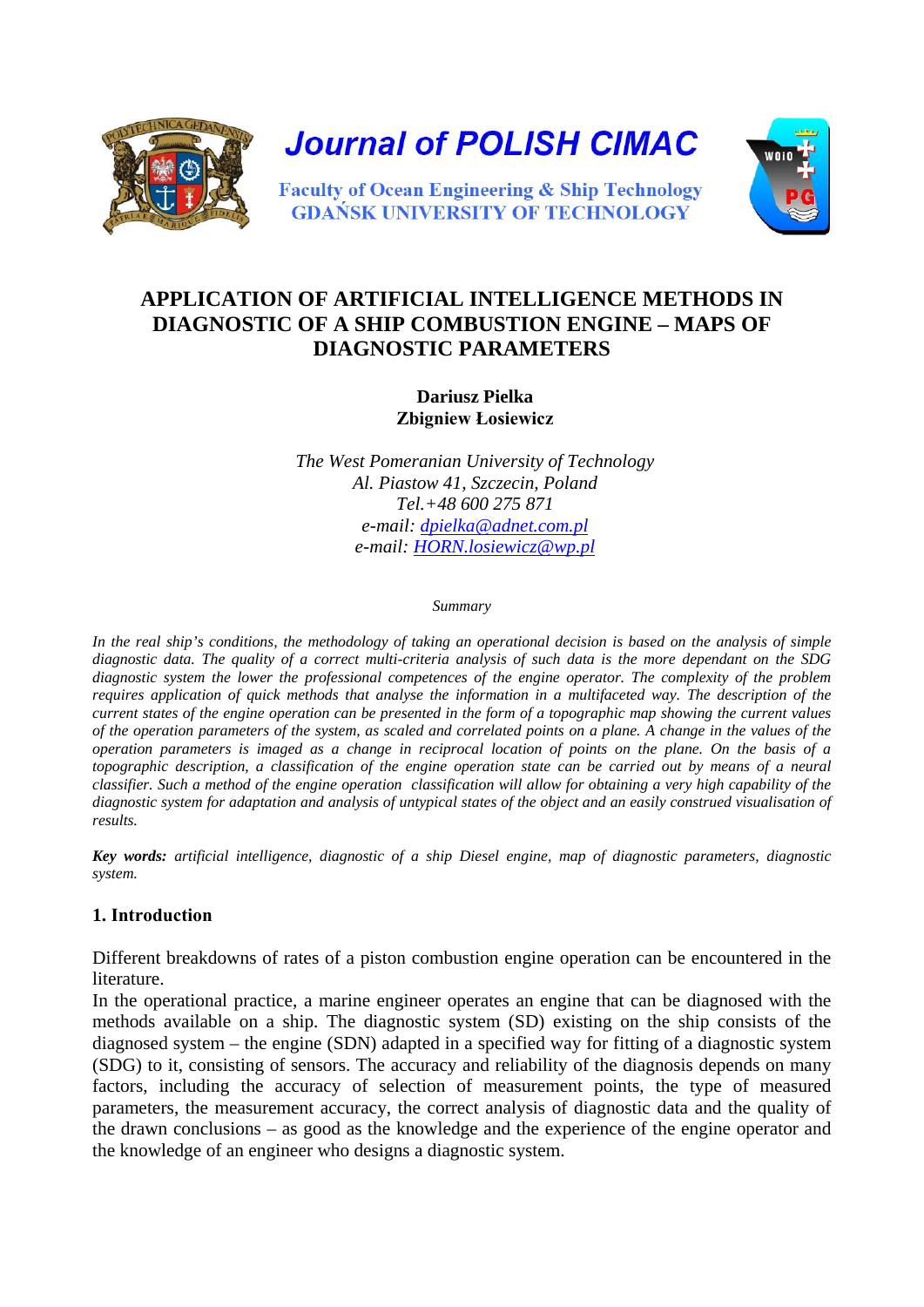An essential problem is the multi-criteria analysis of the measurement data and imaging of results of such analysis. The competences of operators are very different and they are often not able to correctly read and use the results prepared and given by the SDG, which influences the level of rationalism of their operational decisions. In the real ship's conditions, the methodology of taking an operational decision is based on the analysis of simple diagnostic data that can include parameters of power media (most often the values of temperature and pressure) or accessible process parameters, e.g. the charge compression process in the cylinder or the combustion process. The quality of a correct, multi-criteria analysis of such data is the more dependant on the SDG diagnostic system the lower the professional competences of the engine operator.

The complexity of the problem requires application of quick methods that analyse the information in a multifaceted way. Identification in the shortest time of processes taking place in the engine is very essential. Therefore the description of current states of the engine operation can be presented in the form of a topographic map of states that images the current values of the operation parameters of the system as scaled and correlated points on a plane. On the basis of the topographic description, a classification of the engine operation condition can be carried out by means of a neural classifier. Such a method of the engine operation classification will allow for obtaining a very high capability of the diagnostic system for adaptation and for analysis of untypical states of the object and an easily construed visualisation of results.

# **2. Criteria structures taken for identification of the engine state**

Example criteria structures that can be taken for identification of the engine state include:

**- construction structure** (different materials of specific physical and chemical properties, adequately fitted tribological systems, etc.),

**- organisational structure** (co-operating subassemblies and assemblies of devices and the engine, operating within a precisely specified time, adjusted and controlled),

**- process structure** (combustion process, cooling process, heating process, wear process (friction, oxidation, ageing, etc.).

There is a set of couplings between the structures that can be determined in an experimental way but they cannot be predicted in a computational way with too many non-measurable unknowns and the necessity to apply many simplifications.

Changes in the structures, in their serial dependences differ between themselves with their characters.

Changes taking place in the structure of interdependencies of mechanical parts are visible and immediately detectable and identifiable (vibrations, noise, pressure loss of media, tightness of systems, e.g. hydraulic, compression pressure systems, etc.).

Changes in the process structure are often detected with a long delay, are detectable but hardly identifiable, often with wrongly determined genesis and predictions (e.g. high temperature of exhaust gases – it may mean too low injection pressure, too large openings of an injector – but the reason can be different than the injector, e.g. too low fuel viscosity (too low temperature for a particular sort of fuel), wrong injection time, wrong ignition time, wrong time of valve opening, wrong process of head and cylinder liner cooling, leaky piston and cylinder system.

The parameters of the engine operation determining the technical condition of the engine, closely attributed to the adequate structure and the area of the engine can be topologically imaged on the "map of parameters" with anomalies, possibly explicitly geometrically or colouristically deformed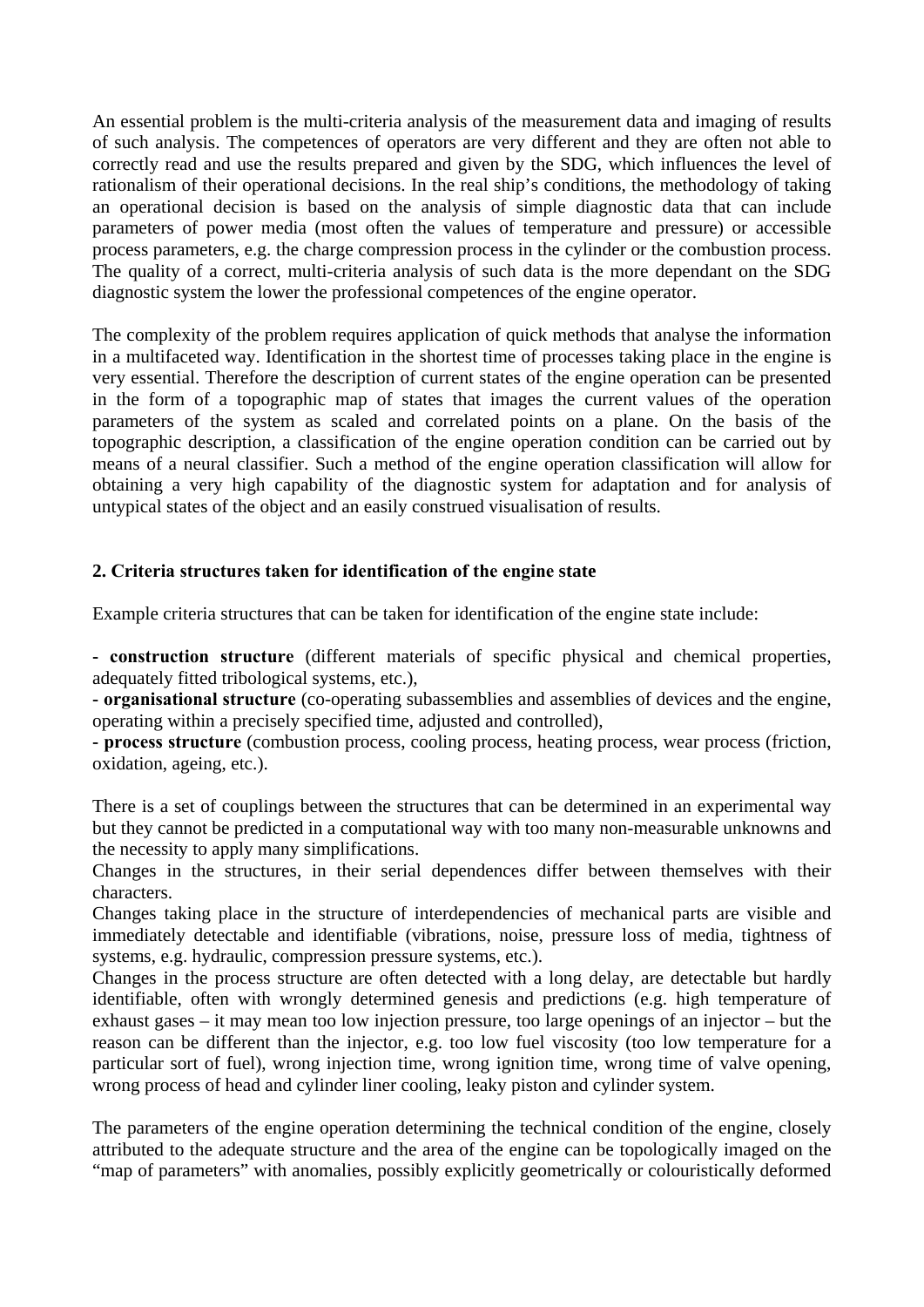and clearly suggesting the operational decision to the operator as an alternative to any graphs and fields of operation non-identifiable and non-comprehensible to the operator (with different levels of technical knowledge).



*Fig.1 Dependence of the combustion process on the criteria structures of the engine: KS – combustion chamber: Tsp – combustion temperature, Psp – combustion pressure, τsp – combustion time D – supercharging: Tpd – supercharging air temperature, Ppd – supercharging air pressure, TSPR – turbocharger, UTT – liner-piston system: Ps – compression pressure, Ts – compression temperature, Tspl – temperature of exhaust gases, SzTł – piston speed, SzczUk – system tightness, WPtł – dimension of piston rings, WRtł – dimension of piston grooves, WTc– dimension of cylinder liner, WchT – cooling water for liner, WP – fuel injection: Tp –fuel temperature, Pp – fuel pressure, HSS – hydraulic controlling system, MSS – mechanical controlling system, STUW – technical condition of injection system, WK – crankshaft: Ne – shaft power, SUTr – lubrication of tribological systems: Tos – temperature of lubricating oil, Pos – pressure of lubricating oil*

#### **3. Maps of diagnostic parameters of an engine**

The Fig. 2 shows the idea of creating maps of diagnostic parameters of an engine. A circle is the simplest geometric figure, on the basis of which the initial model has been based. It is possible to create a 'set of maps' divided into 'packages of maps', the quantity of which is limited only by the capacities of electronic equipment. Due to editorial limitations, the idea has been presented on a single map.

The 'map' should, in a simple way, signal the trends of changes in particular structures. Centric circles set the rings (three outer ones separated from the inner ones by a dotted line) defining the values of parameters: the white ring means normal state, the broken ring (outside the white one)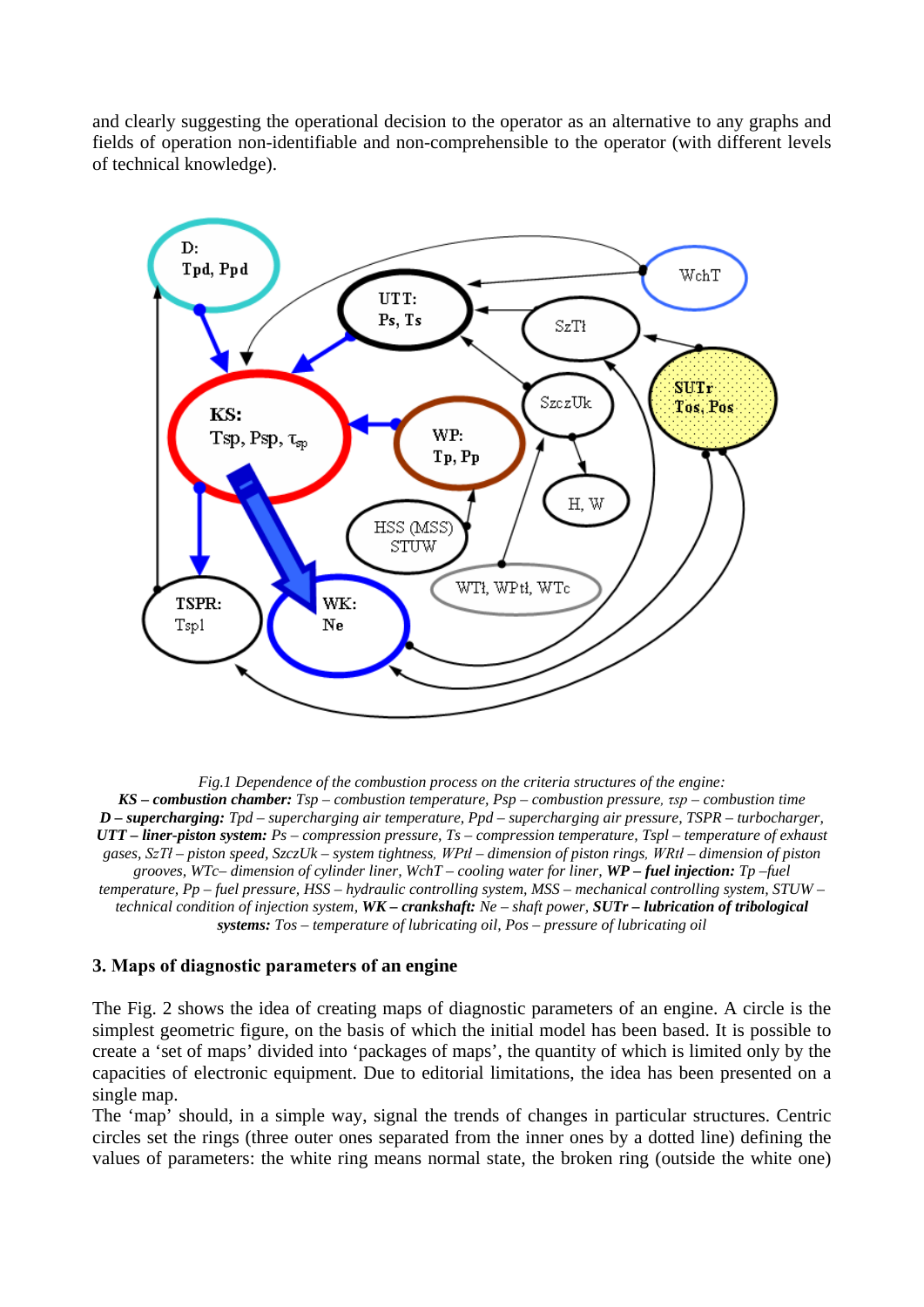means excess of parameters above the upper limit of normal values, the dotted ring (inside the white one) means excess of parameters below the lower limit of normal values.

In order to facilitate understanding of the idea, the image area (image on the screen) has been divided into four zones.



*Fig. 2. Idea of creating of a map of diagnostic parameters of an engine:* 

*- field "I-1" excess of the upper limit of the normal parameter relating to the dimension or the operation of an engine element or subassembly*



*- field "I-2" excess of the lower limit of the normal parameter relating to the dimension or the operation of an engine element or subassembly*



*- field "II-b" excess of the lower limit of the normal parameter relating to the dimension or the operation of a device or the engine system*



*- field "III-γ" excess of the upper limit of the normal parameter relating to the dimension or the operation of a device or the engine system*

*- field "IV-B" - a field determining the state of full efficiency of an engine*



*- field "IV-C" - a field determining the state of partial efficiency of an engine*



*- field "IV-D"- a field determining the state of inefficiency of an engine*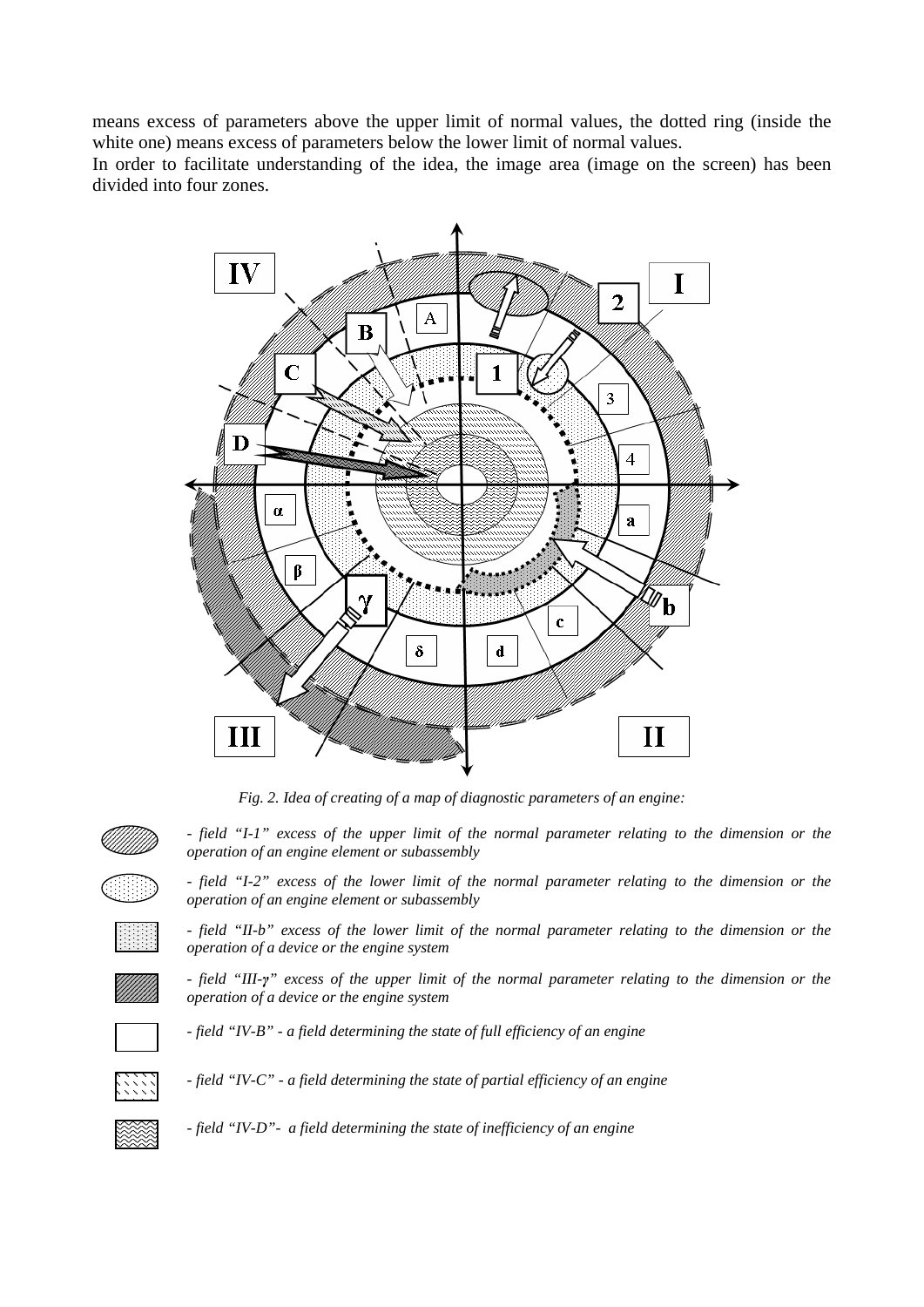*-"outer circles" - a field determining normal values of parameters (green colour)*

*-"outer circles" - a field determining excess of the lower value of the normal parameter (yellow colour)*

*-"outer circles" - a field determining excess of the upper value of the normal parameter (red colour)*

► In the zone marked with "I", excess of limits of parameters concerning particular systems or devices has been shown (depending on the class of the map detailing):

- in the field "1" visualisation of excess of the upper limit of the normal parameter has been shown,
- in the field "2" visualisation of excess of the lower limit of the normal parameter has been shown,

► In the zone marked with "II" and "III", excess of limits of parameters concerning subassemblies or the whole engine has been shown

After processing by the logic system, the influence of the parameter change on a subassembly or the whole engine can be shown:

- in the field "II" visualisation of excess of the lower limit of the normal parameter of the engine operation resulting from change in one or in several parameters of the engine elements operation has been shown (e.g. damage to the injection system in one system),
- in the field "III" visualisation of excess of the upper limit of the normal parameter of the engine operation has been shown,

► In the zone marked with "IV" visualisation of the condition of the whole engine has been shown ("inner" rings limited from outside with a dotted line):

- in the field "B", the white arrow shows the field (white) of normal operation of the whole engine marked with green colour,
- in the field "C", the grey arrow shows the field (marked with a thin wavy line) of limited operation marked with yellow colour,
- in the field "D", the dark grey arrow shows the field (marked with a dense wavy line) of unsuitability for operation marked with red colour,

In practice, such approach to the analysis of states of the engine operation can be accomplished with use of artificial neural networks. The advantages of such implementation methods are their high flexibility, versatility and possibility to use them for analysis of the object without the necessity of having the mathematical description of the object. The neural networks have got the ability for parallel processing of information and recognition of topographic maps reflecting the current state of an object under diagnosis.

For recognition of the object's condition one can use two types of networks: learning networks and self-learning networks.

The learning networks are most often used for well defined problems where we have got the knowledge what the network's response will be. For the learning networks it is possible to create a neural classifier of states (double-state or triple-state). However, the structure of such classifier is complex and the learning process is quite laborious. Input of new elements into the tested system requires changing of the neural network architecture and its re-teaching.

An alternative solution is the application of the Kohonen's neural network. Such networks have got the feature of topographic imaging of complex shapes, thanks to which they learn any imaging.